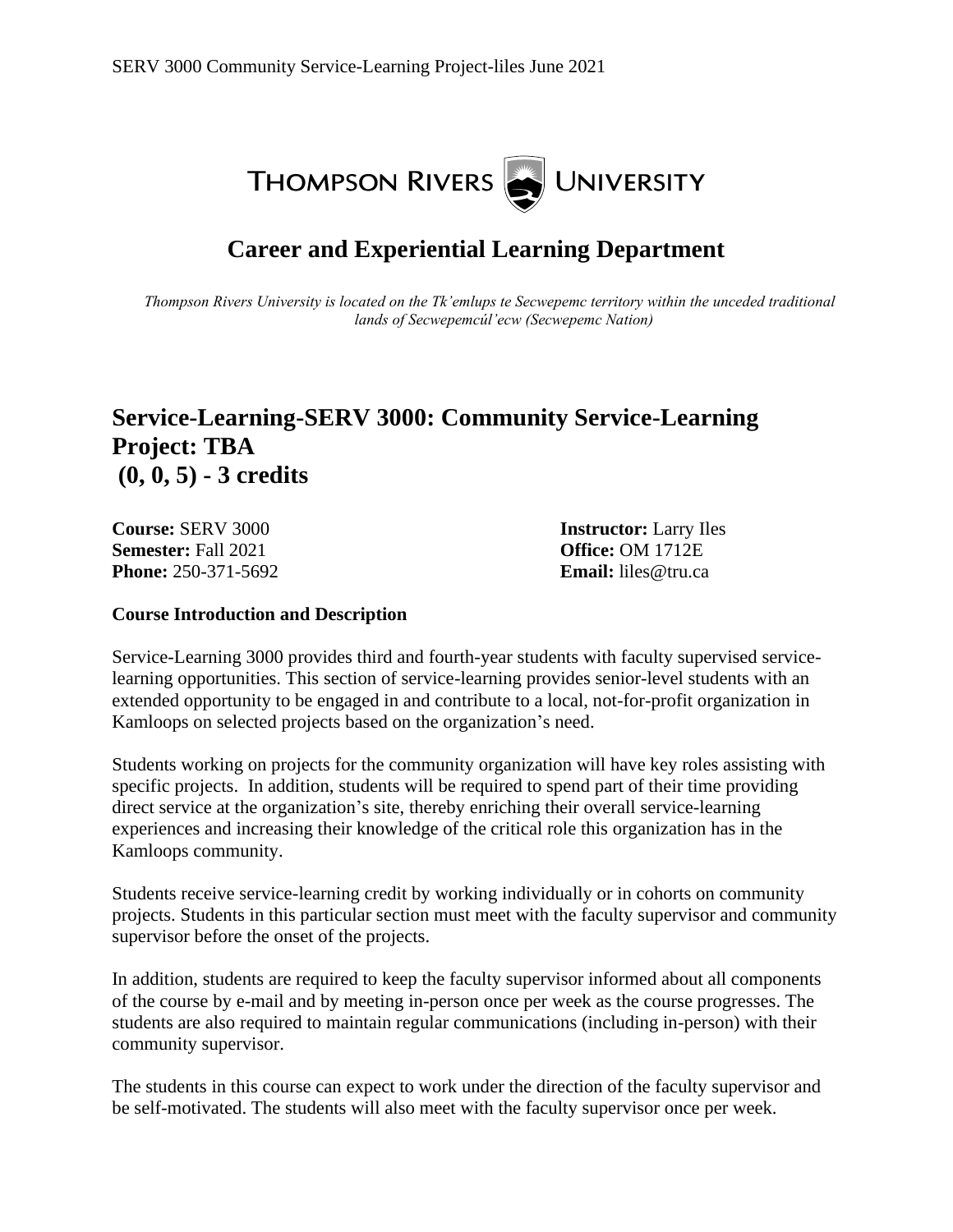#### **Educational Outcomes**

Through bi-weekly journals, presentations, and a final paper, successful students will:

- Identify several causes leading to particular issues addressed by the community agency.
- Recognize the relationship between the work of a community-based service organization and local, provincial, and national governments.
- Explain the programs and services provided by the community organization.
- Identify ways in which they can contribute to the community, including both skills and knowledge.
- Analyze how and where skills and information gained through service involvement can be applied to other situations.
- Develop at least two recommendations for improvement to improve effectiveness.
- Develop a plan to commit to continued involvement in the community and/or in political processes while in school or after graduation.
- Describe how service involvement could impact personal career development.

### **Prerequisites**

Third-year standing and the completion of 60 credits.

### **Evaluation**

The student's service-learning must demonstrate civic participation, community involvement, and some measure of formal critical reflection. The student must complete each of the following:

40% Six critical reflection journals to be handed in to the faculty supervisor every  $2<sup>nd</sup>$  Friday during the course. The critical reflection journal will include descriptions of experiences and their connection to the curriculum, increased knowledge of the organization, as well as logged project and service hours completed.

Each student will spend an average of three - five hours per week on the projects including direct service time.

- 30% A presentation with the community organization and faculty supervisor that documents the student's project activities and includes critical reflection.
- 30% A formal reflection paper of approximately 2000 words (the topic of which will be determined by the student and the faculty supervisor and/or community supervisor) designed to be of specific relevance to the host community organization.

#### **Attendance**

There is the expectation that participants will attend and participate in facilitated meetings regularly. TRU policy applies – more than 10% absence will equal the grade of DNC. [See "Student Attendance" at www.tru.ca/policy/allpolicy.html]